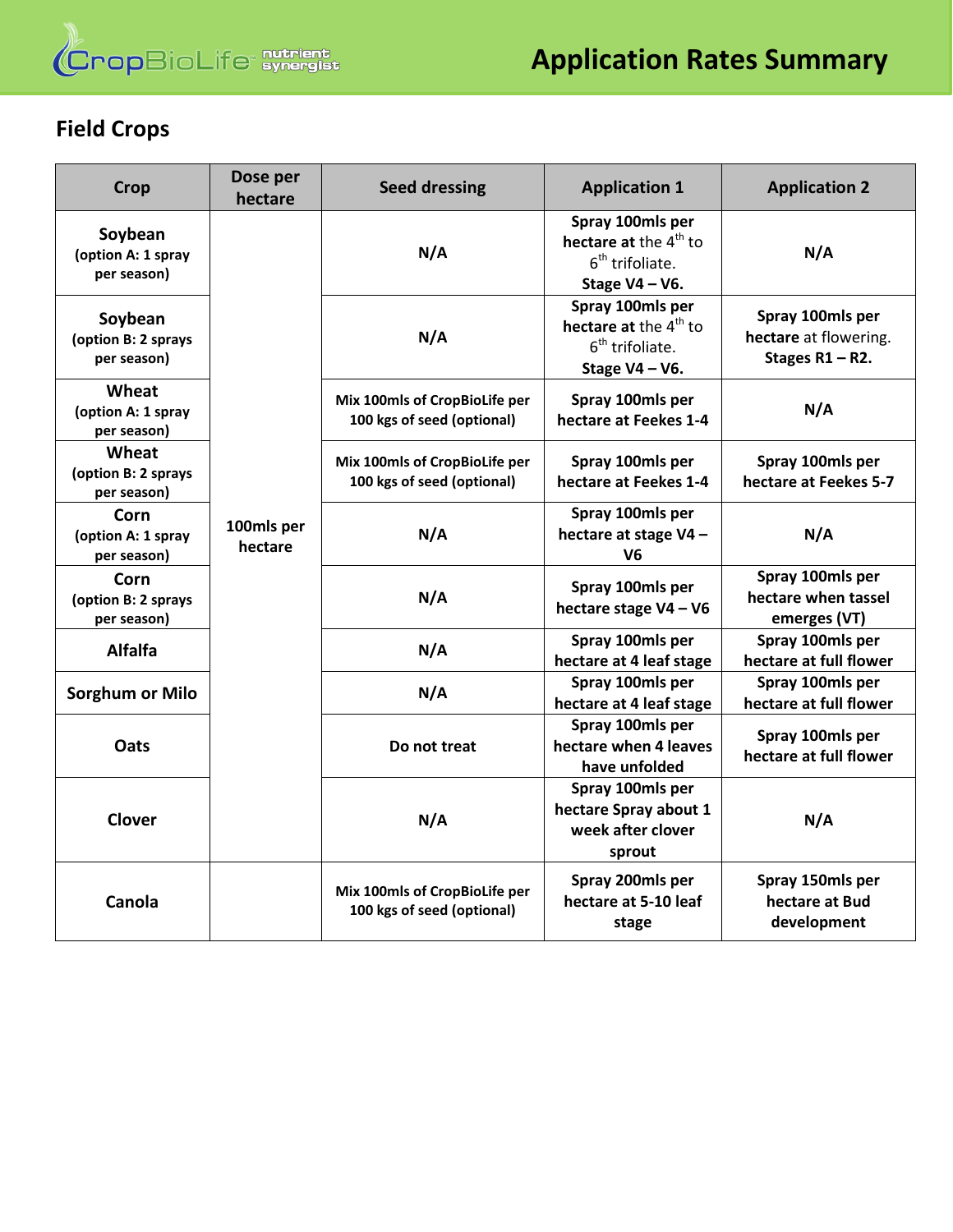

### **Orchards**

| <b>Crop</b>     | Dose per<br>hectare            | <b>Application 1</b>                                                                                 | <b>Application 2</b> | <b>Application 3</b> |
|-----------------|--------------------------------|------------------------------------------------------------------------------------------------------|----------------------|----------------------|
| <b>Apples</b>   | Spray<br>550mls per<br>hectare | 80-100% petal drop.<br>The timing of this first<br>application is critical to<br>ensure best results | 28 days later        | 28 days later        |
| <b>Almonds</b>  |                                |                                                                                                      |                      |                      |
| <b>Cherries</b> |                                |                                                                                                      |                      |                      |
| <b>Citrus</b>   |                                |                                                                                                      |                      |                      |

## **Ground fruit and vegetables**

| <b>Crop</b>                             | <b>Dose</b><br>per<br>hectare | Seed dressing or<br>plant dip                   | <b>Application 1</b>                  | <b>Application 2</b> | <b>Additional</b>            |
|-----------------------------------------|-------------------------------|-------------------------------------------------|---------------------------------------|----------------------|------------------------------|
| <b>Tomatoes</b>                         |                               |                                                 |                                       |                      |                              |
| <b>Peppers</b>                          |                               |                                                 |                                       |                      |                              |
| <b>Strawberries</b>                     |                               |                                                 |                                       |                      |                              |
| <b>Blueberries</b>                      |                               |                                                 |                                       |                      |                              |
| <b>Melons</b>                           | $300$ mls $-$<br>500mls       | (OPTIONAL) Dip small<br>plants in a CropBioLife | Spray at the<br>beginning of the      |                      | <b>Continue to</b>           |
| Zucchini                                | per                           | solution (50mls of<br>CropBioLife per 100       | season or 2 weeks<br>after transplant | Spray 28 days later  | spray every 28<br>days until |
| Squash                                  | Hectare                       | litres of water)                                |                                       |                      | harvest                      |
| <b>Cucumber</b>                         |                               |                                                 |                                       |                      |                              |
| Cantaloupe                              |                               |                                                 |                                       |                      |                              |
| All other ground<br>fruit or vegetables |                               |                                                 |                                       |                      |                              |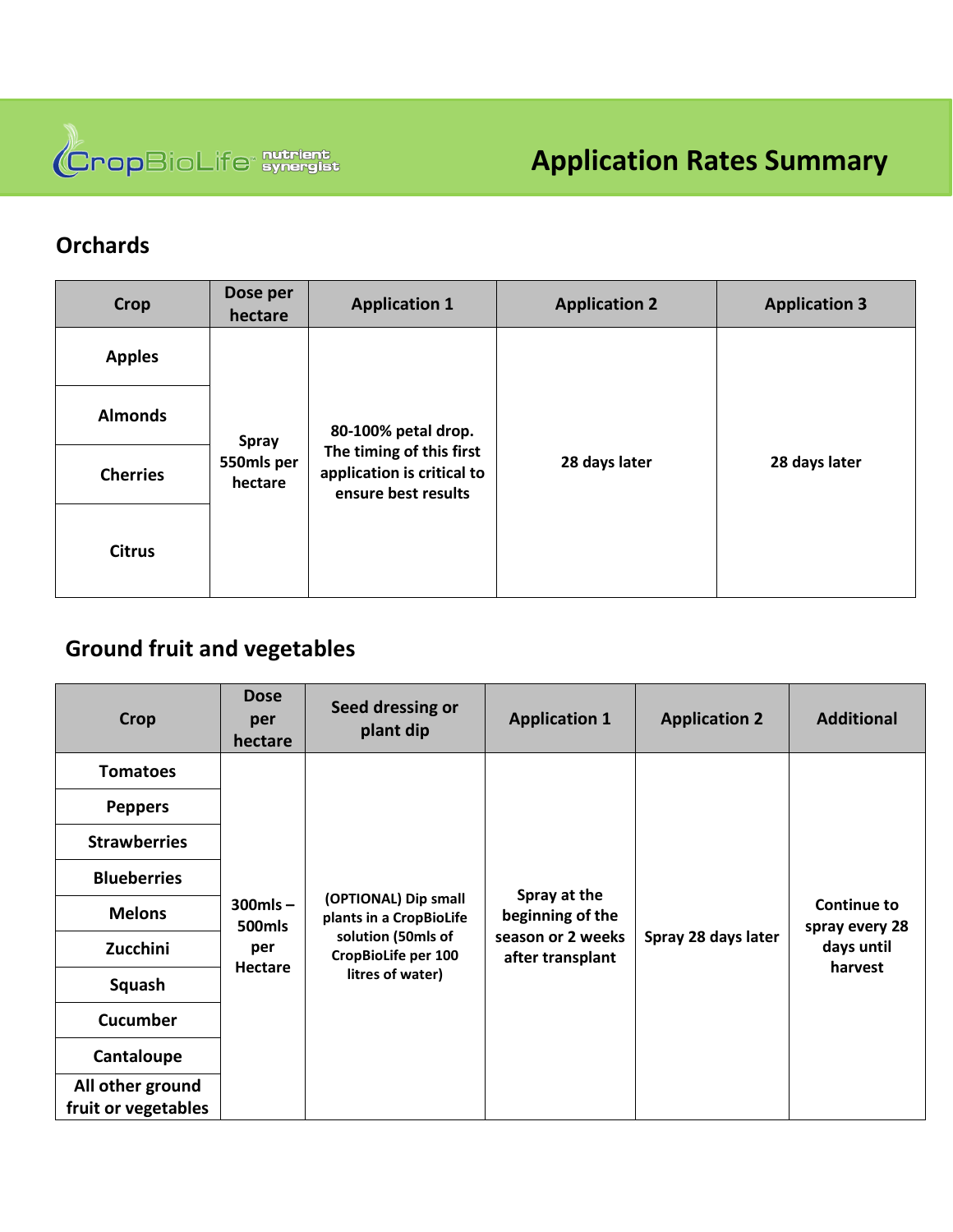

#### **Wine grapes**

| <b>Crop</b> | Dose per<br>hectare   | <b>Application 1</b>   | <b>Application 2</b> | <b>Application 3</b>     |
|-------------|-----------------------|------------------------|----------------------|--------------------------|
| Wine grapes | 300mls per<br>hectare | Shoots $7 - 10$ inches | Cap fall             | <b>Pea-sized berries</b> |

#### **Table grapes**

| Crop         | Dose per<br>hectare   | <b>Application 1</b>    | <b>Application 2</b>                 | <b>Application 3</b> | <b>Application 4</b>     |
|--------------|-----------------------|-------------------------|--------------------------------------|----------------------|--------------------------|
| Table grapes | 300mls per<br>hectare | 7-10 inch shoot<br>size | <b>Pre-flowering</b><br>(preferable) | <b>Flowering</b>     | <b>Pea sized berries</b> |

## **Pasture, turf grass, home garden, lawns**

| Crop                                          | Concentration<br>in water                                                 | <b>Application 1</b>       | <b>Application 2</b> | <b>Application 3</b> |
|-----------------------------------------------|---------------------------------------------------------------------------|----------------------------|----------------------|----------------------|
| Pasture, turf<br>grass, home<br>garden, lawns | Mix 20mls or 1<br>teaspoon of<br>CropBioLife per<br>10 litres of<br>water | <b>Beginning of season</b> | 28 days later        | 28 days later        |